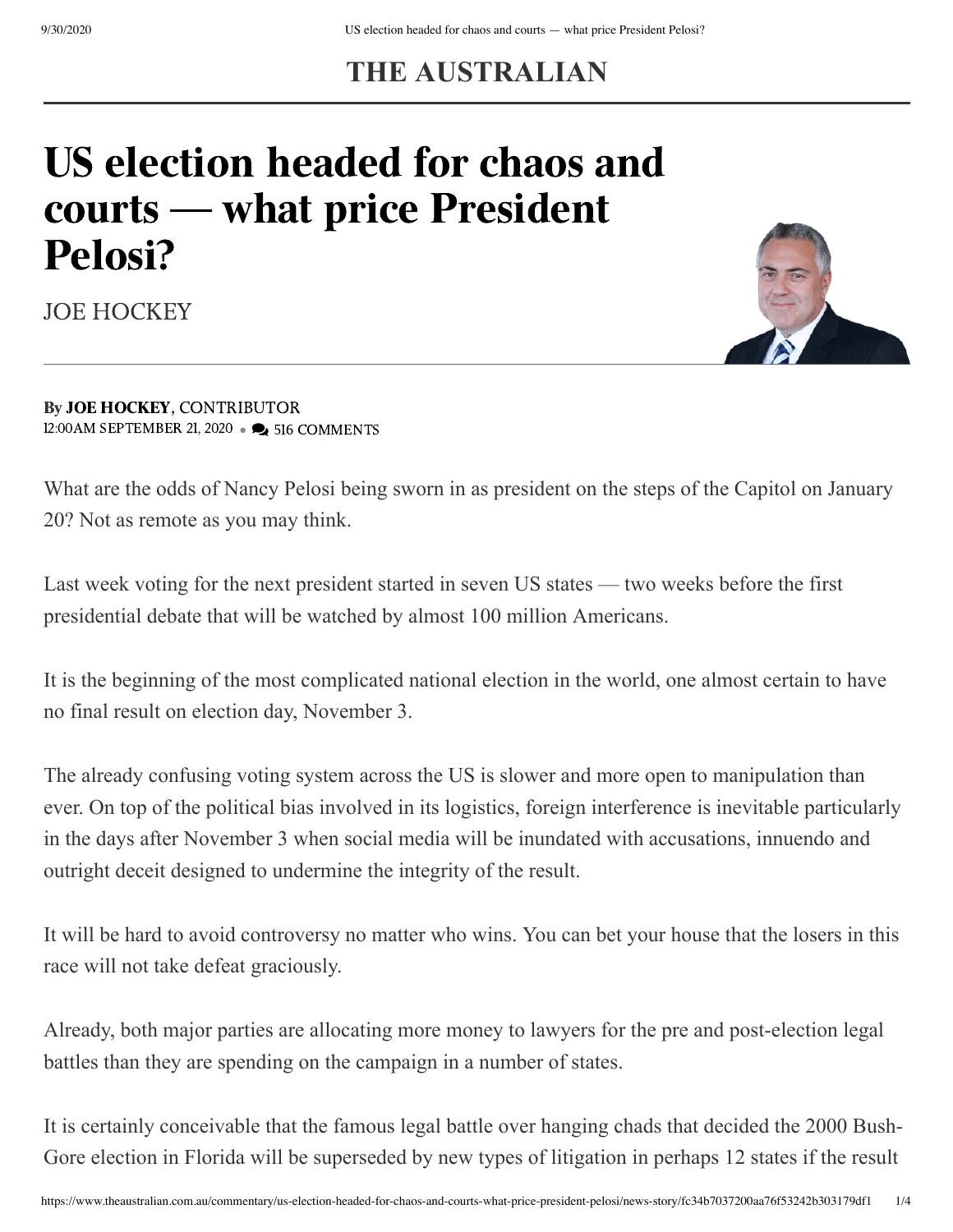is close.

All the problems start with the more than 10,000 election authorities that are responsible for the rules of the presidential ballot.

Every jurisdiction seems to have authority for setting the rules — except for the US government that is being elected. The US Senate even shot down limited federal powers, under the 1965 Voting Rights Act to protect minority communities, earlier this year. In a nutshell that means there are different rules on how, where and when you can vote.

Take the case of our everyday voter, Mary Milwaukee. If Mary lives in Reno, Nevada she'll receive a postal ballot paper in the next few weeks even if she never applied for it. Moreover, according to the US Postal Service, 223,000 ballot papers will go to the wrong homes in Nevada because people moved and forgot to change their address. No risk of ballot fraud here, right? And Nevada is a swing state.

If Mary lived in Jackson, Mississippi, she would have to register to vote no later than 29 days before poll day, and if she were born outside the US, would have to prove her naturalisation. After registering, she could apply for a postal ballot paper only if she had a good excuse. One justification for a postal ballot is if Mary contracted COVID-19. However, if she contracts it less than a week out from the election, unless she soldiers down to the ballot box on November 3, her vote won't count.

But let's say Mary does live in Milwaukee, Wisconsin and has not made up her mind until the eve of the election. Mary is allowed to cast a vote only at her local polling booth. She is unable to vote further down the road or across the country. And if Mary does get to vote after she finishes her working shift at Walmart, the queue to vote could be three hours long or worse. She had better rug up because the outside temperature is about 4C that time of year.

Apart from setting their own rules, almost every county and city also sets their own budget for the ballot.

If you want to deter voter turnout then simply make the queues longer by having fewer electoral staff and fewer voting places. Some counties may have invested in electronic voting while others require a written ballot paper, which is slow and costly.

https://www.theaustralian.com.au/commentary/us-election-headed-for-chaos-and-courts-what-price-president-pelosi/news-story/fc34b7037200aa76f53242b303179df1 2/4 On top of all this the states further influence the process by setting their own electoral boundaries for federal congressional districts every decade. The rules that govern boundaries in Australia are a dream.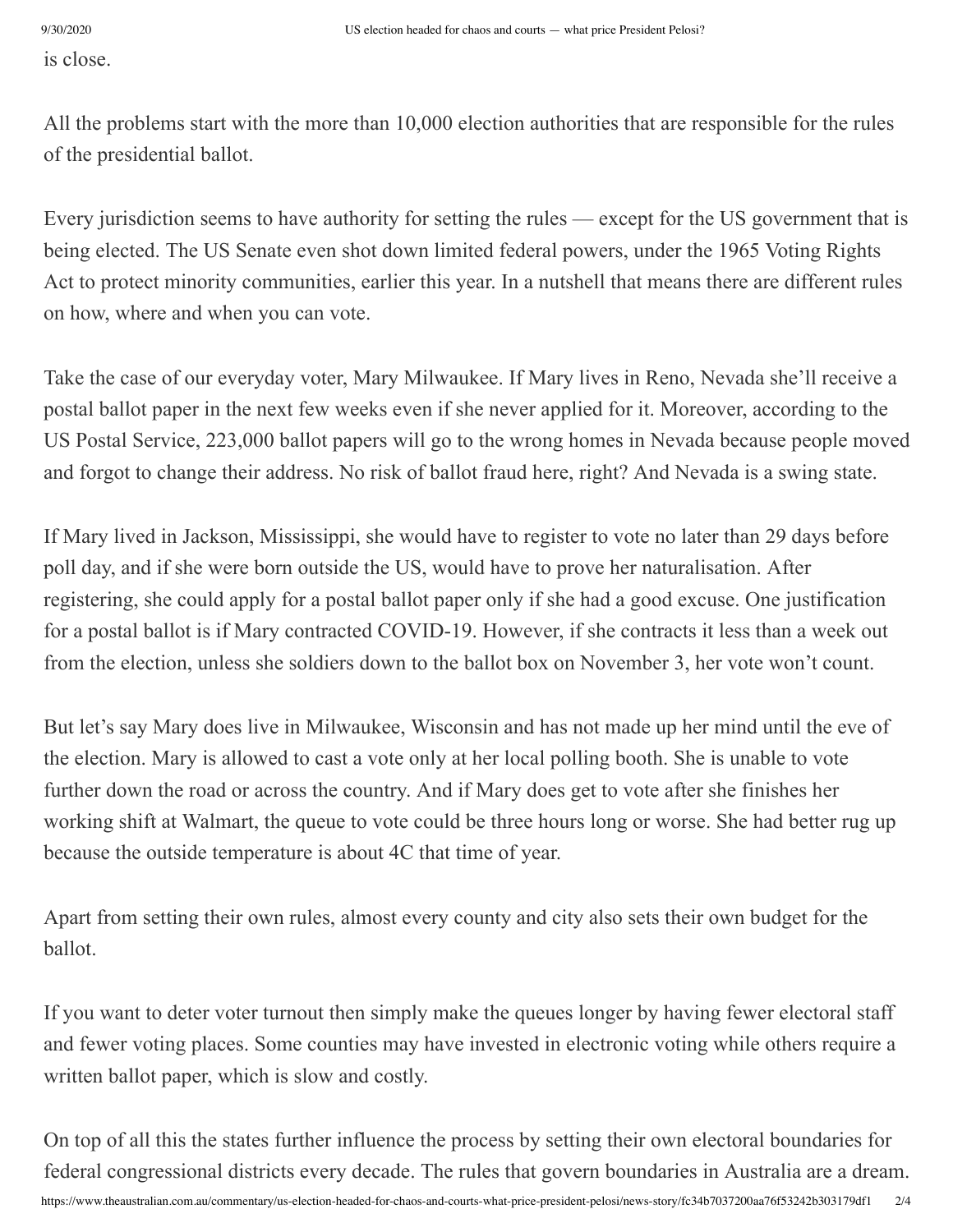## 9/30/2020 US election headed for chaos and courts — what price President Pelosi?

Even though US boundary manipulation cannot be compared with the Queensland Bjelkemander of 1972, when Joh Bjelke-Petersen won office with 20 per cent of the primary vote, US maps often lack coherence or common sense. That is a substantial advantage for one party over another. While this does not directly impact the presidential race, it does have an impact on the resources allocated to a state campaign.

Whatever the process, the two campaigns will spend a conservative estimate of \$3.7bn on their crusades – an average of \$31 per voter compared with the usual non-Palmer election here, where parties would spend about \$11 per voter. In addition to all that spending, outsiders known as SuperPacs (political action committees) will pour extreme amounts of money to back their candidates. Mike Bloomberg announced he will toss in a lazy \$140m in Florida alone just to see the end of Donald Trump.

These mind-blowing numbers would usually matter but for the fact Trump defied gravity and beat Hillary Clinton with half her budget in 2016.

Whatever the confused process throws up, we are now on track for a crazy election night.

It's conceivable that Trump will look like he is the winner that night because Republicans are more likely to vote on the day. However, that's when most states will only start counting postal ballots. They are not only expected to heavily favour Joe Biden but because of COVID-19, half of all ballots will be absentee, the highest number recorded.

For example, in North Carolina, requests for mail-in ballots are 14 times higher. A final count will take days, perhaps weeks. Then the litigation will kick in and the spin, smear and allegations will dominate domestic and global media.

It will be ugly. And if there is no clear winner by noon on January 20, then the 1947 Presidential Succession Act kicks in and Pelosi, at 80 years of age, becomes president. If she can't make it then next in line is Senator Chuck Grassley aged 87. We are living in crazy times.

*Joe Hockey is a former federal treasurer and ambassador to the US. He is president of advisory firm Bondi Partners. He will file a weekly column on the US poll.*

## More stories on this topic